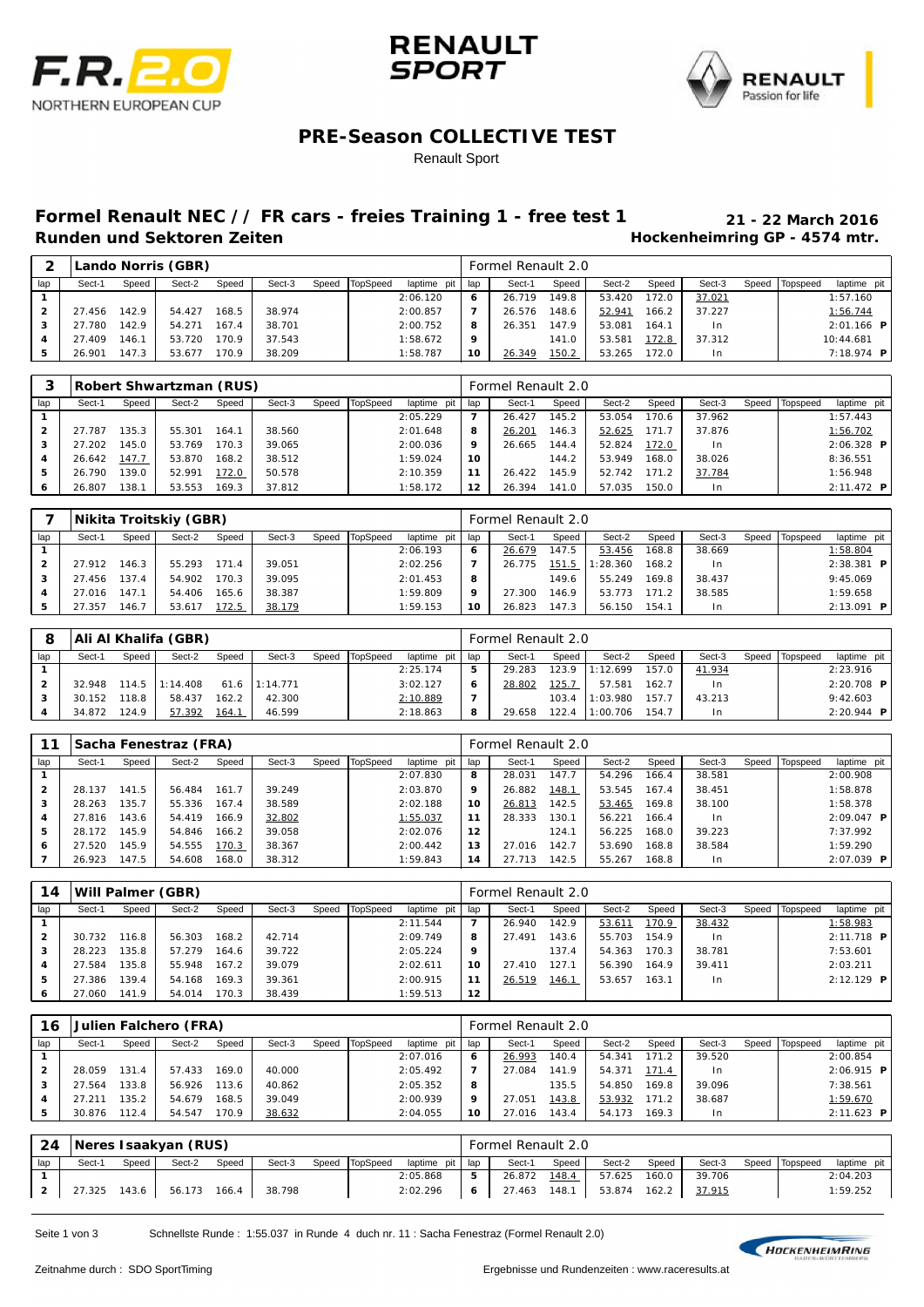





### **PRE-Season COLLECTIVE TEST**

#### Renault Sport

## **Formel Renault NEC // FR cars - freies Training 1 - free test 1 21 - 22 March 2016**

| Runden und Sektoren Zeiten               |  |  |                                             |  |  |  |  | Hockenheimring GP - 4574 mtr. |
|------------------------------------------|--|--|---------------------------------------------|--|--|--|--|-------------------------------|
| 3   27.249 145.0   54.394 165.6   38.996 |  |  | 2:00.639 7 26.915 145.6 53.176 169.3 37.998 |  |  |  |  | 1:58.089                      |

|              | 26.918 | 146.9           | 11:08.042 | 170.6 | 38.886 |       |          | 2:13.846    | 8              | 26.494             | 147.3 | 53.145 | 169.8 | I n    |       |          | 10:48.948 PI        |
|--------------|--------|-----------------|-----------|-------|--------|-------|----------|-------------|----------------|--------------------|-------|--------|-------|--------|-------|----------|---------------------|
|              |        |                 |           |       |        |       |          |             |                |                    |       |        |       |        |       |          |                     |
| 27           |        | Alex Gill (GBR) |           |       |        |       |          |             |                | Formel Renault 2.0 |       |        |       |        |       |          |                     |
| lap          | Sect-1 | Speed           | Sect-2    | Speed | Sect-3 | Speed | TopSpeed | laptime pit | lap            | Sect-1             | Speed | Sect-2 | Speed | Sect-3 | Speed | Topspeed | laptime pit         |
|              |        |                 |           |       |        |       |          | 2:10.182    | $\overline{7}$ | 26.993             | 143.2 | 53.376 | 173.6 | 38.333 |       |          | 1:58.702            |
| $\mathbf{2}$ | 28.353 | 134.3           | 55.471    | 163.4 | 39.291 |       |          | 2:03.115    | 8              | 27.996             | 126.6 | 53.652 | 171.7 | I n    |       |          | $2:13.034$ <b>P</b> |
| 3            | 27.735 | 135.5           | 55.051    | 171.4 | 39.319 |       |          | 2:02.105    | 9              |                    | 136.9 | 54.975 | 159.8 | 39.348 |       |          | 9:50.394            |
| 4            | 27.389 | 137.9           | 54.997    | 171.7 | 39.567 |       |          | 2:01.953    | 10             | 27.212             | 142.9 | 53.413 | 172.2 | 38.393 |       |          | 1:59.018            |
| 5            | 28.159 | 143.6           | 54.404    | 171.4 | 38.927 |       |          | 2:01.490    | 11             | 27.034             | 146.3 | 53.900 | 172.5 | I n    |       |          | $2:10.151$ <b>P</b> |
| 6            | 27.974 | 138.1           | 54.320    | 171.7 | 38.546 |       |          | 2:00.840    | 12             |                    |       |        |       |        |       |          |                     |

| 28           |        |       | Finlay Hutchinson (GBR) |       |        |       |          |             |     | Formel Renault 2.0 |       |          |       |                |       |          |                         |  |
|--------------|--------|-------|-------------------------|-------|--------|-------|----------|-------------|-----|--------------------|-------|----------|-------|----------------|-------|----------|-------------------------|--|
| lap          | Sect-1 | Speed | Sect-2                  | Speed | Sect-3 | Speed | TopSpeed | laptime pit | lap | Sect-1             | Speed | Sect-2   | Speed | Sect-3         | Speed | Topspeed | laptime pit             |  |
|              |        |       |                         |       |        |       |          | 2:08.825    |     | 27.415             | 38.6  | 56.121   | 168.2 | 1 <sub>n</sub> |       |          | $2:13.193$ P            |  |
| $\mathbf{2}$ | 28.849 | 115.8 | 57.900                  | 166.9 | 41.190 |       |          | 2:07.939    | 8   |                    | 123.4 | 1:02.019 | 161.0 | 1 <sub>n</sub> |       |          | 4:43.982 <b>P</b>       |  |
| з            | 28.129 | 123.1 | 56.438                  | 160.2 | 41.491 |       |          | 2:06.058    | 9   |                    | 127.1 | 56.016   | 163.9 | 40.449         |       |          | 7:27.585                |  |
|              | 28.348 | 119.3 | 56.230                  | 165.9 | 33.117 |       |          | 1:57.695    | 10  | 27.498             | 142.5 | 55.709   | 165.6 | 30.047         |       |          | 1:53.254 $\blacksquare$ |  |
| 5            | 28.119 | 17.6  | 57.131                  | 167.2 | 40.652 |       |          | 2:05.902    | 11  | 27.636             | 132.2 | 54.537   | 165.4 | 1 <sub>n</sub> |       |          | $2:10.632$ P            |  |
| ь            | 27.700 | 33.8  | 59.221                  | 162.7 | 41.221 |       |          | 2:08.142    | 12  |                    |       |          |       |                |       |          |                         |  |

| 32  |        |       | Kasper Larsen (DEN) |       |        |       |                 |              |     | Formel Renault 2.0 |       |        |       |        |       |                 |                    |
|-----|--------|-------|---------------------|-------|--------|-------|-----------------|--------------|-----|--------------------|-------|--------|-------|--------|-------|-----------------|--------------------|
| lap | Sect-1 | Speed | Sect-2              | Speed | Sect-3 | Speed | <b>TopSpeed</b> | laptime pit  | lap | Sect-1             | Speed | Sect-2 | Speed | Sect-3 | Speed | <b>Topspeed</b> | laptime pit        |
|     |        |       |                     |       | I n    |       |                 | $2:30.345$ P | 5   | 27.984             | 134.7 | 55.535 | 167.7 | 41.329 |       |                 | 2:04.848           |
|     |        | 117.  | 59.653              | 163.  | 42.590 |       |                 | 3:37.819     | 6   | 27.593             | 35.2  | 56.388 | 167.2 | 40.898 |       |                 | 2:04.879           |
| з   | 28.202 | 23.4  | 57.106              | 165.9 | 43.042 |       |                 | 2:08.350     |     | 27.994             | 138.5 | 57.055 | 166.2 | I n    |       |                 | $2:19.317$ P       |
|     | 28.639 | '33.5 | 56.442              | 165.4 | 41.536 |       |                 | 2:06.617     | 8   |                    | 118.0 | 58.183 | 164.4 | 1n     |       |                 | 12:21.485 <b>P</b> |

| 42  | Julia Pankiewicz (POL) |       |        |       |        |  |                |              |  |     | Formel Renault 2.0 |       |          |       |        |                |               |  |
|-----|------------------------|-------|--------|-------|--------|--|----------------|--------------|--|-----|--------------------|-------|----------|-------|--------|----------------|---------------|--|
| lap | Sect-                  | Speed | Sect-2 | Speed | Sect-3 |  | Speed TopSpeed | laptime pit  |  | lap | Sect-              | Speed | Sect-2   | Speed | Sect-3 | Speed Topspeed | laptime pit   |  |
|     |                        |       |        |       |        |  |                | $2:56.449$ P |  |     |                    | 97.0  | : 26.997 | 100.6 |        |                | $21:09.113$ P |  |

| 50  | Juuso Puhkka (FIN) |       |        |       |        |  |                |                | Formel Renault 1.6 |        |       |          |       |        |  |                |               |  |  |  |
|-----|--------------------|-------|--------|-------|--------|--|----------------|----------------|--------------------|--------|-------|----------|-------|--------|--|----------------|---------------|--|--|--|
| lap | Sect-1             | Speed | Sect-2 | Speed | Sect-3 |  | Speed TopSpeed | laptime pit    | lap                | Sect-1 | Speed | Sect-2   | Speed | Sect-3 |  | Speed Topspeed | laptime pit   |  |  |  |
|     |                    |       |        |       |        |  |                | 2:11.172       | 5                  |        | 131.5 | 57.684   | 151.3 | 40.664 |  |                | 5:28.528      |  |  |  |
|     | 29.633             | 127.1 | 57.788 | 147.7 | 42.077 |  |                | 2:09.498       | 6                  | 28.387 | 137.7 | 1:09.531 | 153.4 | 42.217 |  |                | 2:20.135      |  |  |  |
|     | 28.288             | 130.9 | 57.844 | 152.8 | 40.658 |  |                | 2:06.790       |                    | 29.277 | 134.0 | 57.399   | 153.0 | I n    |  |                | $2: 20.933$ P |  |  |  |
|     | 29.392             | 130.3 | 57.289 | 155.4 | l n    |  |                | $2:34.186$ P 8 |                    |        |       |          |       |        |  |                |               |  |  |  |

|                | Laurents Hörr (DEU) |       |        |       |        |       |          |               | Formel Renault 2.0 |        |       |        |       |        |       |          |              |  |
|----------------|---------------------|-------|--------|-------|--------|-------|----------|---------------|--------------------|--------|-------|--------|-------|--------|-------|----------|--------------|--|
| lap            | Sect-1              | Speed | Sect-2 | Speed | Sect-3 | Speed | TopSpeed | laptime pit   | lap                | Sect-1 | Speed | Sect-2 | Speed | Sect-3 | Speed | Topspeed | laptime pit  |  |
|                |                     |       |        |       |        |       |          | 2:27.203      | 6                  | 26.898 | 142.5 | 53.560 | 171.4 | 39.007 |       |          | 1:59.465     |  |
| $\overline{2}$ | 31.397              | 123.1 | 58.978 | 156.1 | l n    |       |          | 2:16.339<br>P |                    | 27.231 | 142.7 | 56.335 | 170.9 | 1n     |       |          | $2:09.008$ P |  |
|                |                     | 136.2 | 54.779 | 169.5 | 40.132 |       |          | 3:36.924      | 8                  |        | 128.4 | 55.641 | 170.3 | 39.581 |       |          | 7:22.780     |  |
|                | 27.883              | 140.  | 53.761 | 72.5  | 39.216 |       |          | 2:00.860      | 9                  | 27.691 | 144.2 | 53.180 | 172.2 | 38.638 |       |          | 1:59.509     |  |
| 5              | 26.985              | 141.5 | 53.622 | 167.  | 39.086 |       |          | 1:59.693      | 10                 | 27.003 | 145.2 | 54.490 | 169.8 | 1n     |       |          | $2:12.150$ P |  |

| 95  | Al Faisal al Zubair (OMA) |        |          |       |        |  |                |             | Formel Renault 2.0 |        |                |          |       |        |       |          |              |  |  |
|-----|---------------------------|--------|----------|-------|--------|--|----------------|-------------|--------------------|--------|----------------|----------|-------|--------|-------|----------|--------------|--|--|
| lap | Sect-1                    | Speed  | Sect-2   | Speed | Sect-3 |  | Speed TopSpeed | laptime pit | lap                | Sect-1 | Speed          | Sect-2   | Speed | Sect-3 | Speed | Topspeed | laptime pit  |  |  |
|     |                           |        |          |       |        |  |                | 2:17.991    | 6                  | 28.774 | <u> 133. 7</u> | 59.919   | 147.3 | 1n     |       |          | $2:19.162$ P |  |  |
| 2   | 29.671                    | 30.8   | 59.007   | 163.9 | 41.963 |  |                | 2:10.641    |                    |        | 123.9          | 58.326   | 163.4 | 41.733 |       |          | 7:45.467     |  |  |
|     | 44.857                    | 88.3   | 1:01.282 | 162.7 | 43.663 |  |                | 2:29.802    | 8                  | 28.122 | 133.0          | 56.896   | 166.7 | 42.032 |       |          | 2:07.050     |  |  |
|     | 29.124                    | ' 33.0 | 57.196   | 166.4 | 41.265 |  |                | 2:07.585    | ۰                  | 31.014 | 121.           | : 01.037 | 157.2 | l n    |       |          | $2:19.971$ P |  |  |
|     | 31.585                    | 14.2   | 58.033   | 166.2 | 40.737 |  |                | 2:10.355    | 10                 |        |                |          |       |        |       |          |              |  |  |

| 96  | Bartłomiej Mirecki (POL) |       |        |       |        |       |          |             |     | Formel Renault 2.0 |                        |          |       |        |       |          |               |  |  |  |
|-----|--------------------------|-------|--------|-------|--------|-------|----------|-------------|-----|--------------------|------------------------|----------|-------|--------|-------|----------|---------------|--|--|--|
| lap | Sect-1                   | Speed | Sect-2 | Speed | Sect-3 | Speed | TopSpeed | laptime pit | lap | Sect-1             | Speed                  | Sect-2   | Speed | Sect-3 | Speed | Topspeed | laptime pit   |  |  |  |
|     |                          |       |        |       |        |       |          | 2:10.868    | 6   | 27.025             | 139.0                  | 53.783   | 172.0 | 38.319 |       |          | 1:59.127      |  |  |  |
| 2   | 27.230                   | 132.2 | 55.379 | 170.7 | 40.578 |       |          | 2:03.187    |     | 26.670             | 143.6                  | 54.101   | 70.1  | I n    |       |          | $2:01.916$ P  |  |  |  |
| 3   | 27.180                   | 136.2 | 54.744 | 170.9 | 39.920 |       |          | 2:01.844    | 8   |                    | 136.0                  | 54.396   | 170.1 | 38.616 |       |          | 10:10.801     |  |  |  |
|     | 27.172                   | 134.3 | 54.238 | 172.2 | 38.593 |       |          | 2:00.003    | 9   | 27.364             | 140.1                  | 53.774   | 171.2 | 38.164 |       |          | 1:59.302      |  |  |  |
| 5   | 27.384                   | 140.4 | 54.089 | 171.4 | 38.495 |       |          | 1:59.968    | 10  | 26.963             | 141.<br>. $\mathbf{b}$ | : 07.537 | 168.5 | I n    |       |          | $2: 24.993$ P |  |  |  |

Seite 2 von 3 Schnellste Runde : 1:55.037 in Runde 4 duch nr. 11 : Sacha Fenestraz (Formel Renault 2.0)